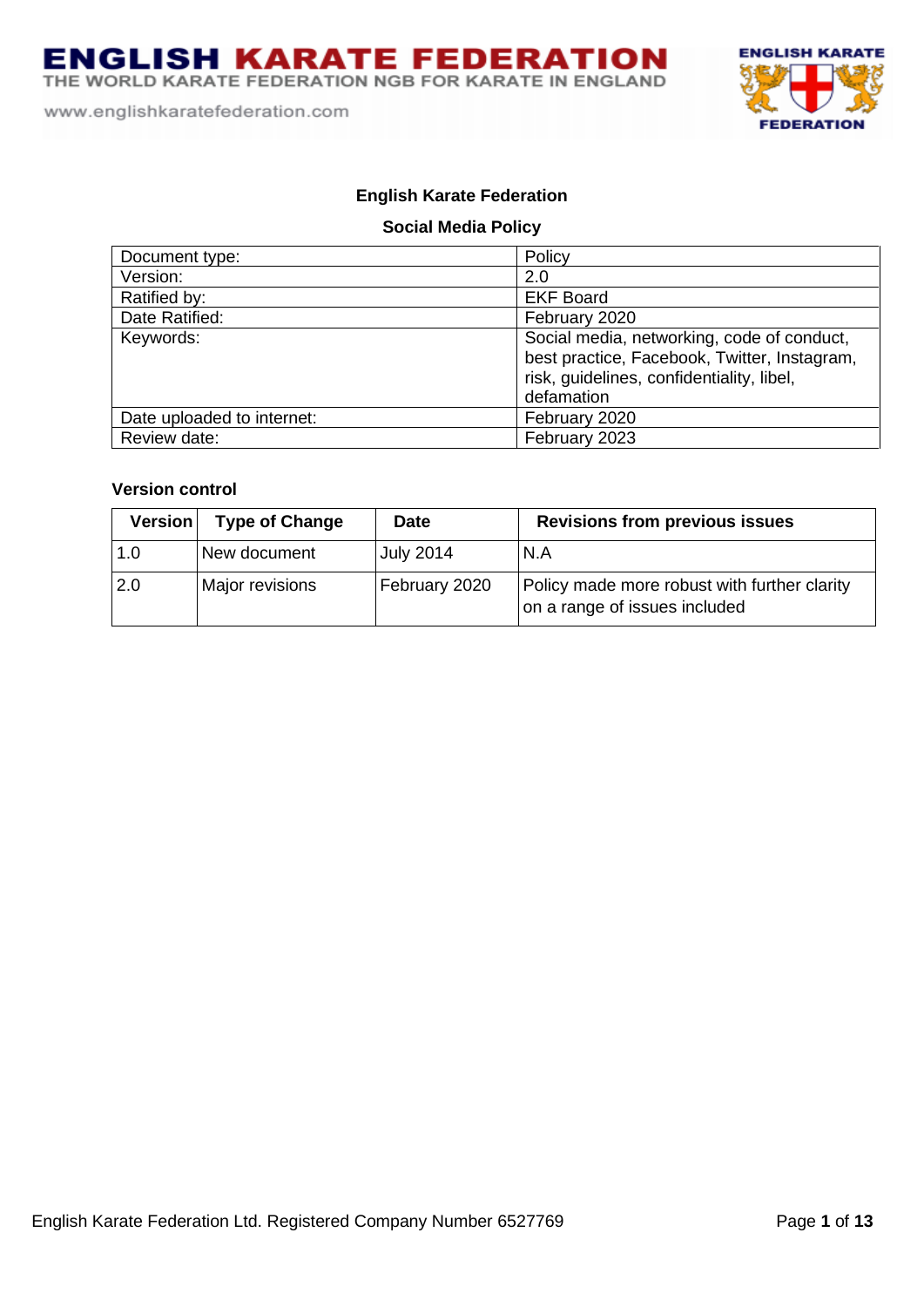www.englishkaratefederation.com



| <b>Section</b><br><b>Number</b> | <b>Title</b>                                                              | <b>Pages</b>   |
|---------------------------------|---------------------------------------------------------------------------|----------------|
| 1.                              | Introduction                                                              | $\overline{2}$ |
| 2.                              | Scope                                                                     | $\overline{2}$ |
| 3.                              | Legal Framework                                                           | $\overline{4}$ |
| 4.                              | Using Social Media in an Official Capacity                                | 6              |
| 5.                              | Using Social Media in a Personal Capacity                                 | 6              |
| 6.                              | Principles to follow                                                      | $\overline{7}$ |
| 6.1.                            | <b>Confidentiality and Privacy</b>                                        | $\overline{7}$ |
| 6.2                             | Honesty and integrity                                                     | 8              |
|                                 | 6.3 Discrimination, sexual harassment, bullying and other illegal content | 8              |
|                                 | 6.4 Intellectual Property Laws                                            | 8              |
|                                 | 6.5 Rectifying errors                                                     | 9              |
| $\overline{7}$ .                | Breaches of policy                                                        | 9              |
| 8.                              | Reporting breaches                                                        | 10             |
| 9.                              | <b>Investigations and Appeals</b>                                         | 10             |
| 10.                             | <b>Monitoring Compliance</b>                                              | 11             |
| Appendixes                      |                                                                           |                |
| 1.                              | <b>Equality Impact Assessment</b>                                         | 12             |
| 2.                              | Document Development Checklist                                            | 13             |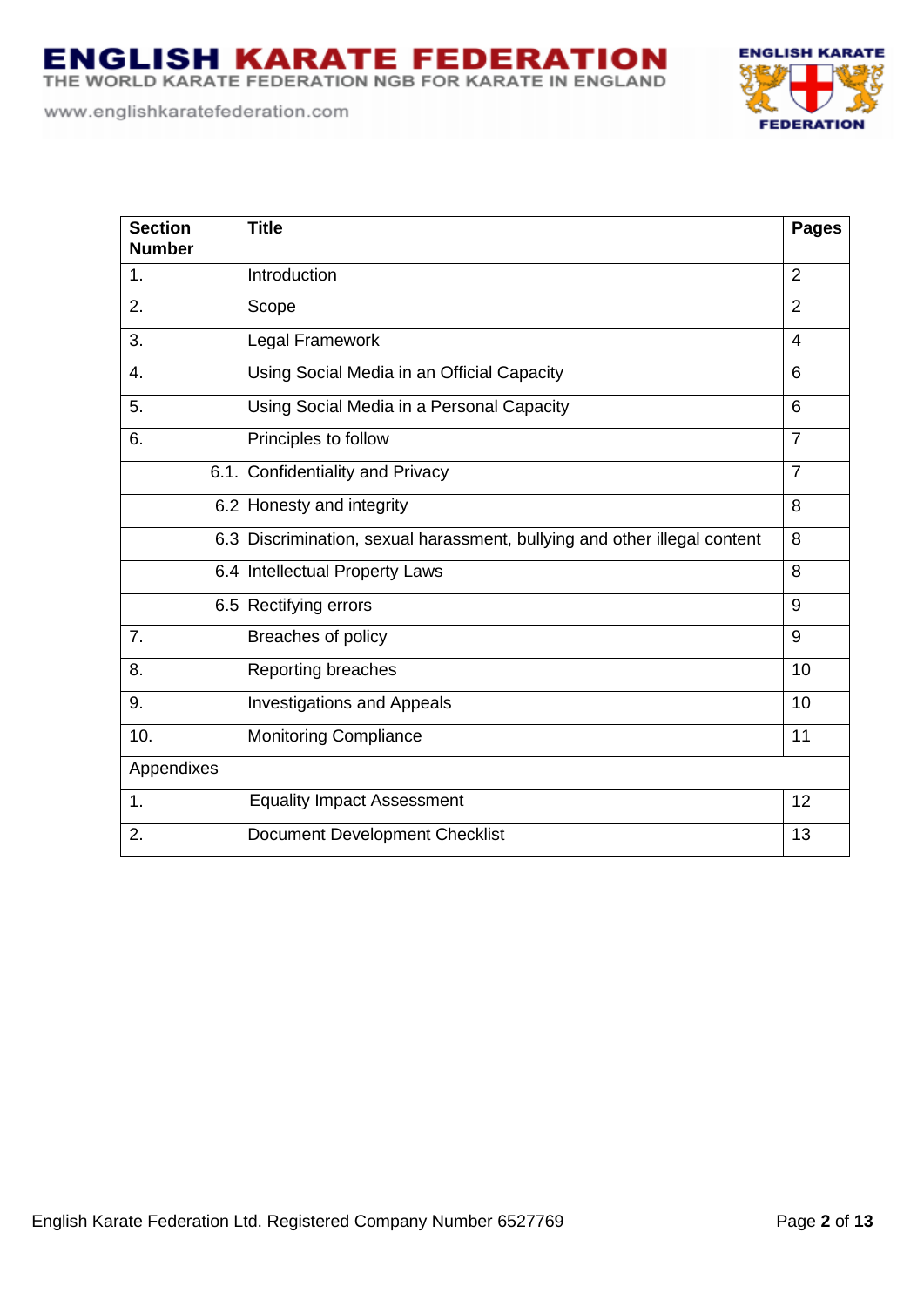THE WORLD KARATE FEDERATION NGB FOR KARATE IN ENGLAND



## **1. Introduction**

- 1.1 The internet provides a range of social media outlets which allow users to interact with one another and offers real benefits e.g. rediscovering friends, keeping up to date with news and information from trusted sources of information, communicating messages widely for no cost.
- 1.2 Whilst the EKF recognise the importance of social media and the many positive effects it can have, we also recognise that without a code of practice the risks which social media presents can have negative consequences for individuals and for the organisation as a whole.
- 1.3 The principles which are laid out in this policy are intended to ensure that all EKF members use social media responsibly so that the confidentiality of members and the reputation of the EKF is appropriately safeguarded.
- 1.4 Social media is changing the way we all communicate. This policy has therefore been developed to inform the EKF community about the use of social media so people feel engaged to participate whilst being mindful of their responsibilities and obligations that go with being a member of the EKF.
- 1.5 The policy also assists in the establishment of a culture of openness, transparency and integrity relating to all online activities associated with the EKF.
- 1.6 Breaches of the policy are also clearly stipulated within the body of the document.

#### **2. Scope**

- 2.1 This policy applies to all EKF Members including
	- Persons appointed or elected to the Board, Committees or Sub-Committees
	- Employees
	- Members of the EKF through affiliated Associations
	- Coaches and Assistant Coaches (both National and Regional)
	- National Squad Members
	- Support personnel e.g. physiotherapists, medics, administrators
	- Referees
- 2.2 The policy covers personal use of social media as well as the use of social media for official EKF purposes including sites hosted and maintained on behalf of the EKF.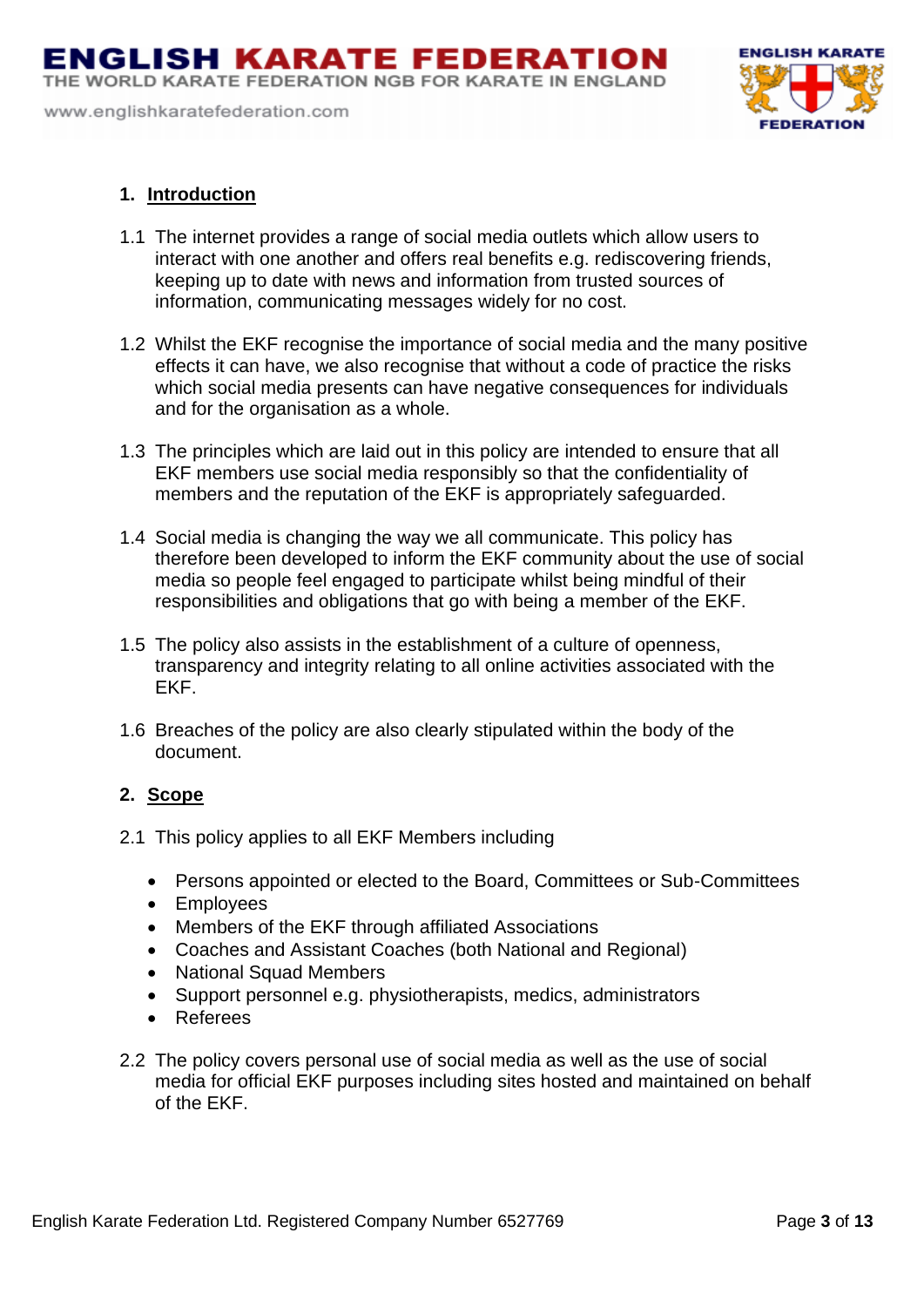THE WORLD KARATE FEDERATION NGB FOR KARATE IN ENGLAND

www.englishkaratefederation.com



- 2.3 The policy is applicable to (but not limited to):
	- Social networking sites (e.g. Facebook, Twitter, LinkedIn, Google+, Pinterest, Yammer, etc)
	- Video and photo sharing websites or apps (e.g. YouTube, Vimeo, Instagram, Flickr, Vine, etc)
	- Blogs and micro-blogging platforms (e.g. Tumblr, WordPress, Blogger, etc)
	- Review sites (e.g. Yelp, Urban Spoon, etc)
	- Live broadcasting apps (e.g. Periscope, Meerkat, Facebook Mentions, etc)
	- Podcasting (e.g. iTunes, Stitcher, Sound cloud, etc)
	- Geo-spatial tagging (e.g. Foursquare, etc
	- Online encyclopaedias (e.g. Wikipedia, etc)
	- Instant messaging (e.g. SMS, Skype, Snapchat, WhatsApp, Viber, etc)
	- Online multiplayer gaming platforms (e.g. World of Warcraft, Second life, Xbox Live, etc)
	- Online voting or polls
	- Public and private online forums and discussion boards
- 2.4 The internet is a fast-moving technology and it is impossible to cover all circumstances or emerging media. The principles set out in this policy must be followed irrespective of the medium used.
- 2.5 In circumstances whereby guidance about social media issues has not been documented in this policy, it is advised that you speak with the EKF Board who have ratified this policy and who will adopt a reasoned approach to interpreting the policy to fit the relevant situation.
- 2.6 Whilst this policy does not specifically apply to the personal use of social media by those previously aforementioned, the inappropriate use of social media in matters not pertaining to the EKF may be regulated by other EKF policies and laws. Practices may include bullying which is covered by the EKF Safeguarding Policy or Trolling which can be a criminal offence. Furthermore, the sharing of information online which may be deemed by the relevant authorities to be hateful will also be dealt with accordingly by the EKF and/or the authorities.

## **3. Legal Framework**

3.1 EKF is committed to ensuring that all staff members provide confidential services that meet the highest standards. All individuals working on behalf of the EKF are bound by a legal duty of confidence and other laws to protect the confidential information they have access to during the course of their work.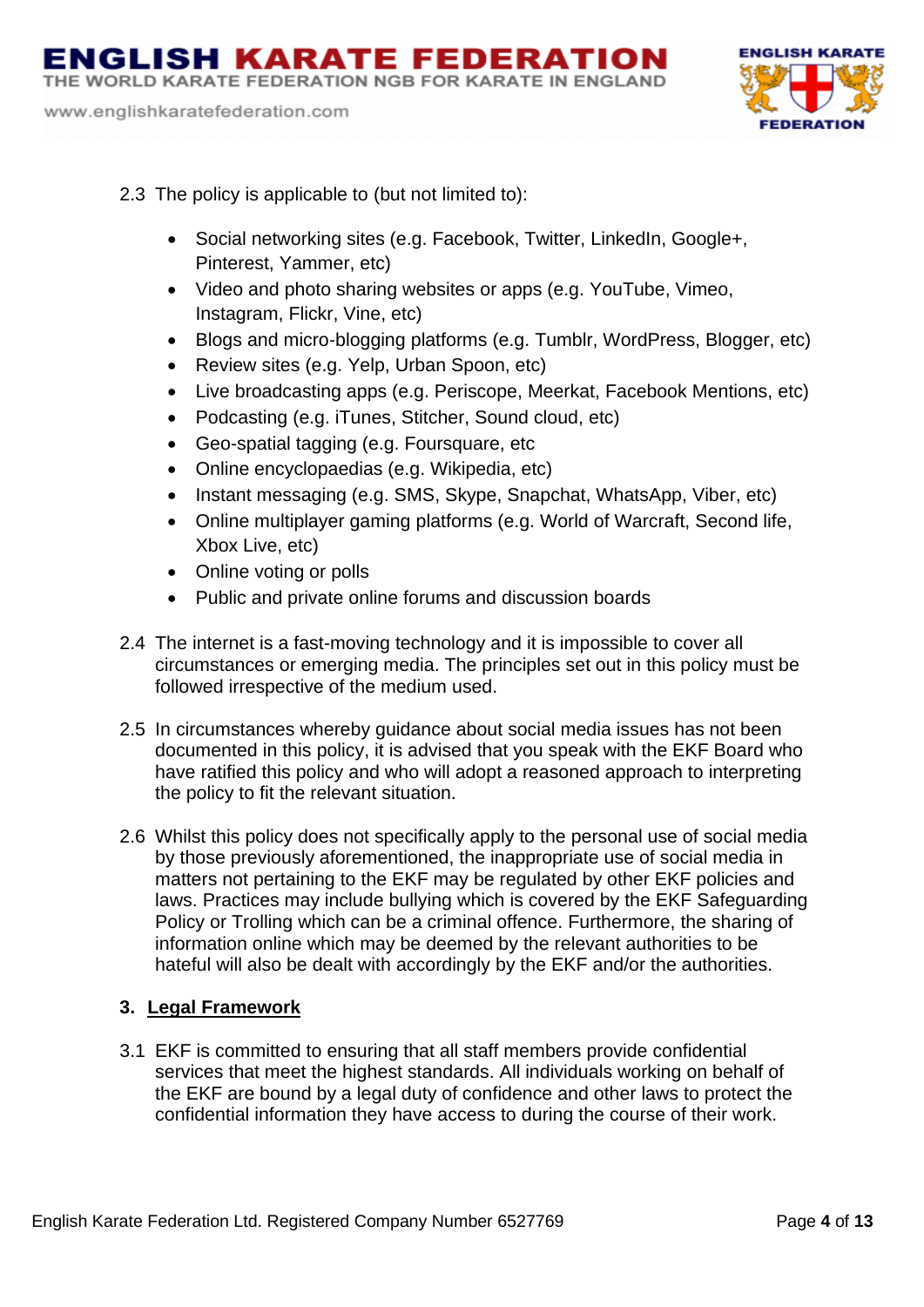# **ENGLISH KARATE FEDERATION**

THE WORLD KARATE FEDERATION NGB FOR KARATE IN ENGLAND

www.englishkaratefederation.com



- 3.2 Disclosure of confidential information on social media is likely to be a breach of a number of laws and professional codes of conduct, including:
	- General Data Protection Rules 2018
		- o For guidance on GDPR please refer to our GDPR Guidance for Associations document available on our Website
	- Data Protection Act 2018
	- The Human Rights Act 1998
	- Common law duty of confidentiality
- 3.3. Whilst the GDPR Guidance for Associations will advise further, confidential information includes (but is not limited to):
	- Personal identifiable information e.g. student records
	- Information divulged in the expectation of confidentiality
	- EKF records containing organisationally or publicly sensitive information
- 3.4. EKF Members should also be aware that other laws relating to libel, defamation, harassment etc. may apply to information posted on social media and is covered by the following pieces of legislation:
	- Libel Act 1843
	- Defamation Acts, 1952, 1996 and 2013
	- Protection from Harassment Act 1997
	- Criminal Justice and Public Order Act 1994
	- Malicious Communications Act 1998
	- Communications Act 2003

## 3.5. Definitions:

| Act        | <b>Definition</b>                                                                                                                                                                                                                                                  | <b>Maximum sentence</b>                                                                                                                                                    |
|------------|--------------------------------------------------------------------------------------------------------------------------------------------------------------------------------------------------------------------------------------------------------------------|----------------------------------------------------------------------------------------------------------------------------------------------------------------------------|
| Libel      | A published false statement that is<br>damaging to a person's reputation; a<br>written defamation.                                                                                                                                                                 | This is a civil offence meaning<br>that you cannot go to jail for<br>committing it. However, you<br>can be sued and ordered to<br>pay money to the affecting<br>person(s). |
| Defamation | The action of damaging the good<br>reputation of someone; slander or libel.                                                                                                                                                                                        | As above                                                                                                                                                                   |
| Harassment | Harassment is unwanted behaviour which<br>you find offensive or which makes you<br>feel intimidated or humiliated. It can<br>happen on its own or alongside other<br>forms of discrimination. Unwanted<br>behaviour could be: spoken or written<br>words or abuse. | 6 months' imprisonment;<br>and/or. An unlimited fine.                                                                                                                      |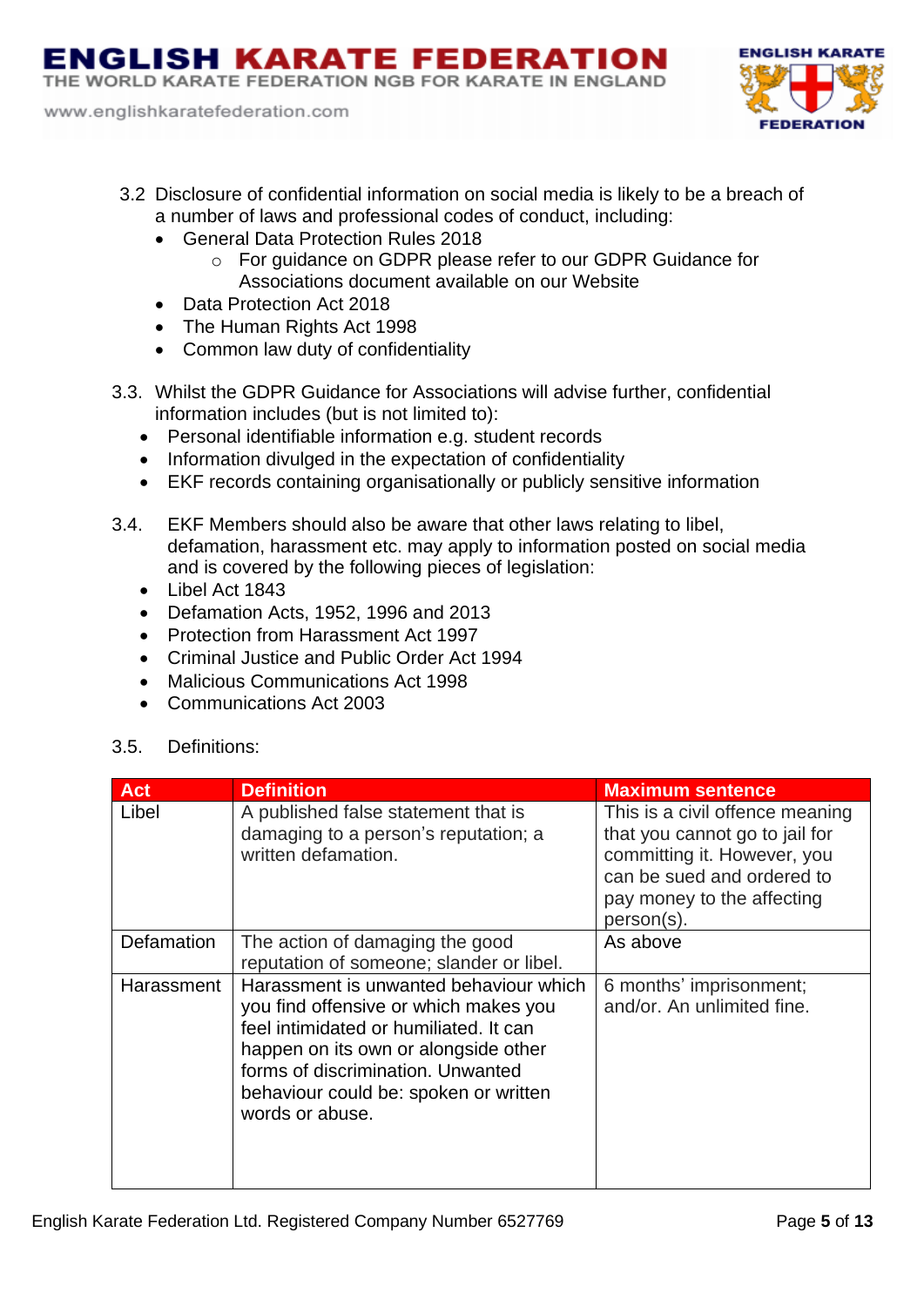THE WORLD KARATE FEDERATION NGB FOR KARATE IN ENGLAND

www.englishkaratefederation.com



## **4. Using Social Media in an Official Capacity**

- 4.1. You must be authorised by the EKF Board before engaging in social media as a representative of the EKF
- 4.2 Only appointed EKF Directors and Officers may use the official EKF social media sites
- 4.3. By utilising the EKF Social Media sites you are an extension of the EKF brand. As such, the boundaries between when you are representing yourself and when you are representing the EKF can become blurred. This can become more problematic when a user has an increased profile/position within the EKF or has a conflict of interest with what is being posted. It is therefore imperative that the official users of the EKF Social Media pages do so in a way which appropriately represents both the user and the EKF online at all times.
- 4.4. Users of official EKF Social Media sites must ensure that the personal use of social media does not interfere with their work commitments or productivity.
- 4.5. When utilising Social media you must ensure that the privacy of the EKF is protected with confidential information not disclosed. This includes any information that is not publicly accessible, widely known, or not expected to be shared outside of the particular forum e.g. sensitive Board matters.
- 4.6. Within the general scope of authorisation, it is acceptable to discuss and have dialogue with the wider EKF community about matters affecting the EKF. However, what is prohibited is the disclosure of any confidential information including details about any litigations and any other unpublished details e.g. financial or trade secrets, contractual particulars etc.

# **Remember, if you are online, you are on the record—much of the content posted online is public and searchable.**

## **5. Using Social Media in a Personal Capacity**

- 5.1. Individual members of the EKF are not permitted to present personal opinions in ways that imply endorsement by the EKF. Any personal statements (including opinions or views on any issue) should be accompanied by a personal disclaimer or explicit statement that the individual is speaking for themselves and not on behalf of the EKF.
- 5.2. Whilst a prominent disclaimer is encouraged, this should not be relied upon as it rarely has any legal effect.
- 5.3. Whenever you are unsure as to whether or not the content you wish to share is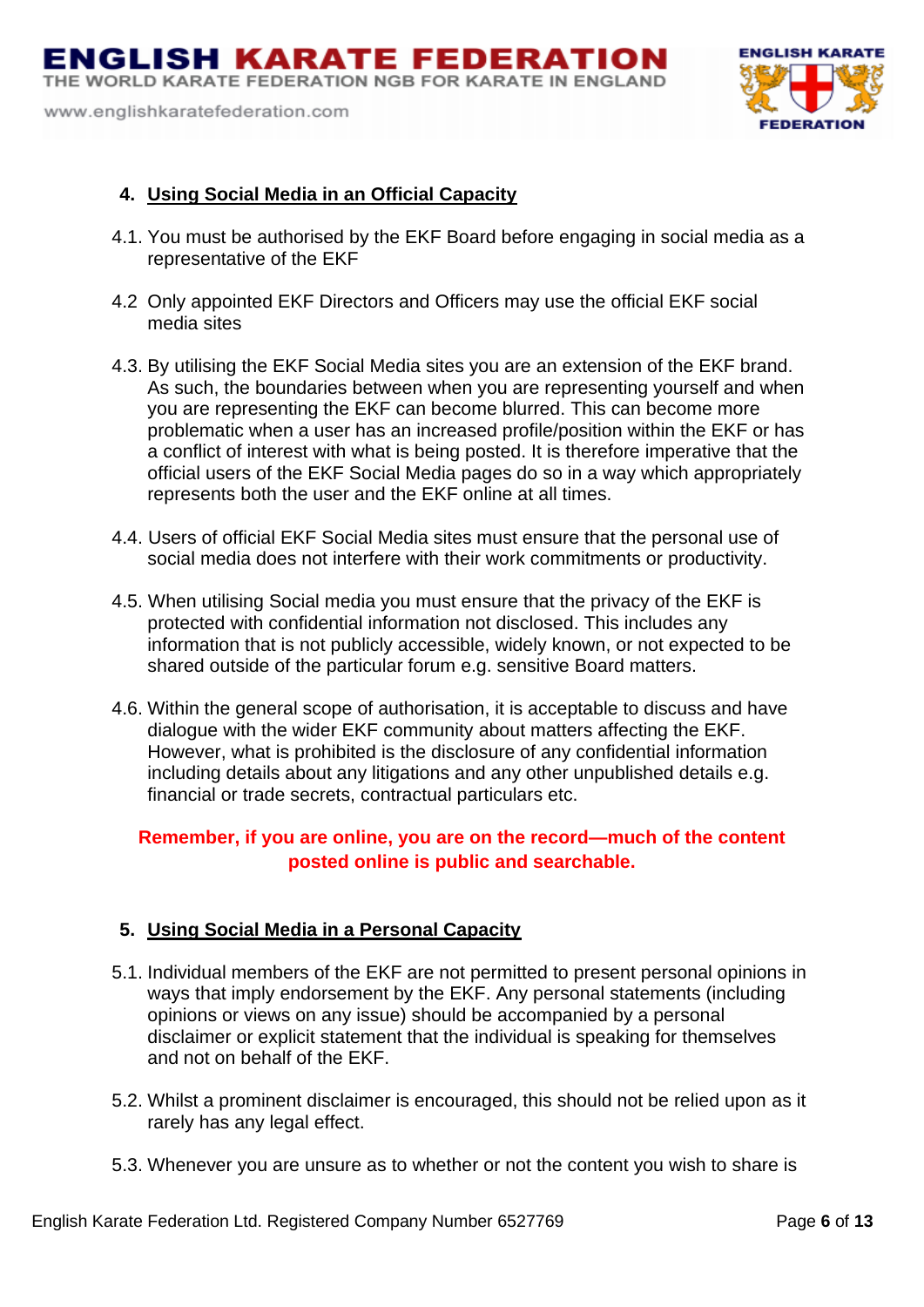

appropriate, seek advice from others before doing so or refrain from sharing the content to be on the safe side. **Think before you click.**

## **6. Principles to follow**

You must adhere to the following principles when using social media related to the EKF, or its business, products, competitions, teams, participants, services, events, sponsors, members or reputation.

## **6.1. Confidentiality and Privacy**

- 6.1.1. When posting content online there is a potential for that content to become publicly available through a variety of means regardless of whether this was the intention or not. Consequently, desist from posting any content on social media platforms that you would not be happy for anyone to see, even if you feel confident that a particular individual would never see it.
- 6.1.2. Where possible, privacy settings on social media platforms should be set to limit access. You should also be cautious about disclosing your personal details.
- 6.1.3. When using Social Media, it is advised that you should be considerate to others and not post any information online specifically where you have not been asked to or without prior consent having been sought.
- 6.1.4. Permission should be sought when publicising information directly relating to an individual. With regards to children and young people, this is particularly important and parental/guardian consent is **mandatory**.
- 6.1.5. When publishing a person's identifiable image it is **mandatory** prior to and after taking the photograph or video to obtain the persons consent to upload this to social media. Furthermore, you should in all circumstances refrain from posting any photographs or videos of a sensitive nature including accidents, incidents or controversial behaviour. For further advice and guidance please refer to the EKF's Photography Policy available on the official website.
- 6.1.6. In every instance of posting photos/videos, you are also required to have the consent of the owner of copyright.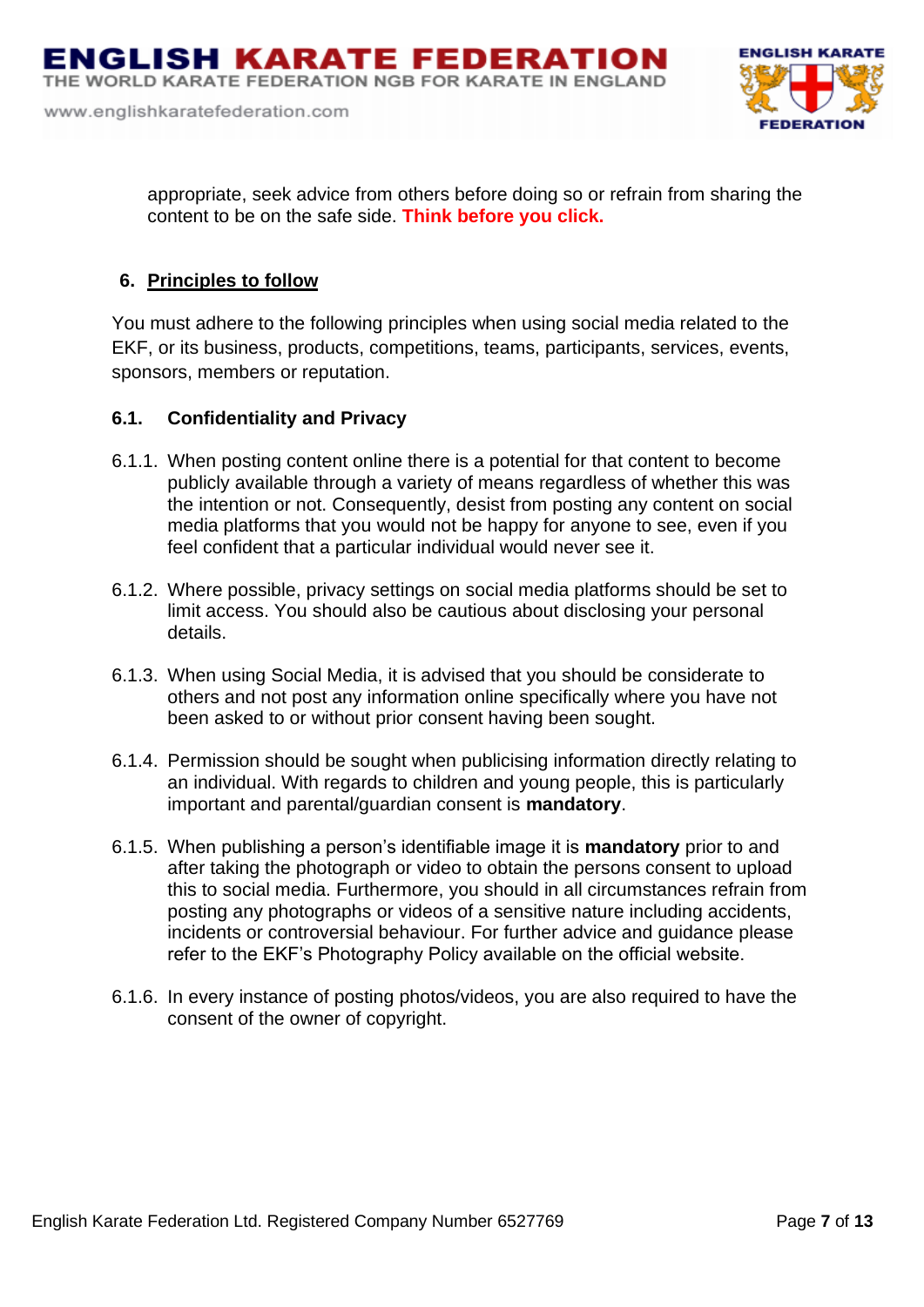

# **6.2. Honesty and integrity**

- 6.2.1. Honesty (or apparent lack of) may be quickly noticed within the Social Media environment. Therefore, do not post anything or say anything which you know to be dishonest, untrue or misleading. If the source of what you are publishing is either unknown or a known irreputable source then refrain from publishing.
- 6.2.2. It is best practice to avoid posting anonymously, using pseudonyms or false screen names unless where necessary for legal protections or professional reasons. Where possible you should use your real name, be clear about who you are and identify any affiliations that you have. Social Media is not anonymous nor above the law. You should assume that all information that is posted online can and will be trace back to you. You are ultimately accountable for what you post online.
- 6.2.3. Following on from the previous point (6.2.2) if you have a vested interest or a perceived conflict of interest in a matter which is being discussed throughout the various forums on Social Media sites, ensure this is pointed out. If, through activity on these forums, endorse or recommend something/someone that you are affiliated with i.e. have a close relationship with then you must disclose that affiliation.

## **6.3. Discrimination, sexual harassment, bullying and other illegal content**

- 6.3.1. Do not under any circumstances post, link or interact with content which contains illegal or indecent content. This includes defamatory, vilifying or deceptive content.
- 6.3.2. The EKF reflects the wide diversity that exists within England and is inclusive of Members from differing social and ethnic backgrounds. It encapsulates all genders and sexualities. With that in mind, no material should be posted online that s discriminatory, racist, sexist or hateful.

## **6.4. Intellectual Property Laws**

6.4.1. When using Social Media, you must not use any of the EKF's intellectual property or imagery on your own personal sites without first having received approval from the EKF Board.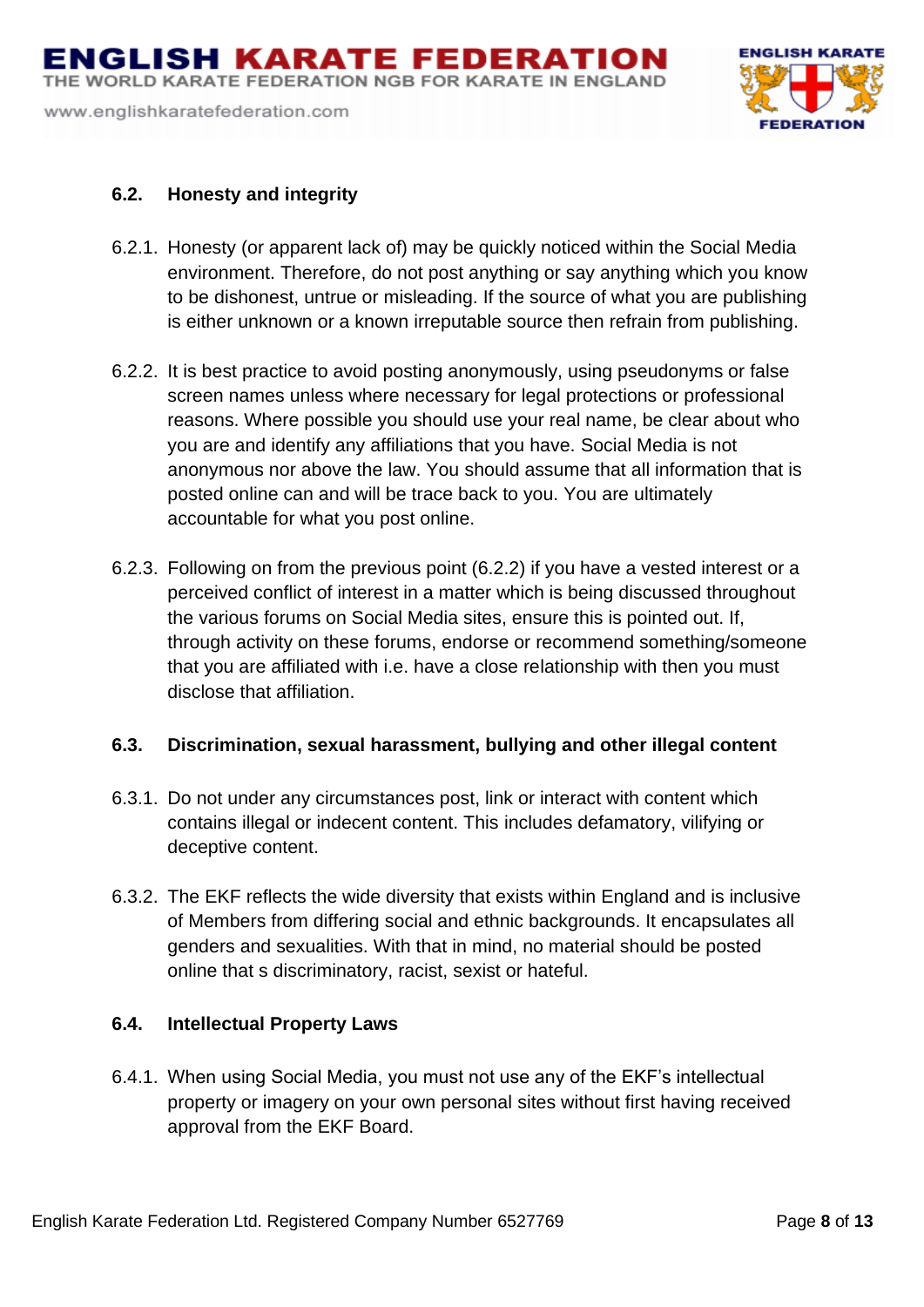

- 6.4.2. Relevant Intellectual Property is inclusive of (but not restricted to):
	- Logos
	- Slogans
	- Trademarks
	- Imagery which has been posted on the EKF Official Social Media sites or website
- 6.4.3. Further actions which are prohibited without prior authorisation include:
	- Creating an unofficial presence using the EKF's trademarks
	- Implying you are authorised to speak on behalf of the EKF
- 6.4.4. Where permission has been granted, you must adhere to the restrictions which were agreed at the time of said authorisation.
- 6.4.5. It is also imperative that you comply with the laws governing copyright in relation to material owned by others and the EKF's own copyrights and brands.
- 6.4.6. Copying work and passing it off as your own without referencing the original piece of work will also not be tolerated.

## **6.5. Rectifying errors**

6.5.1. If either through an individual or an Official capacity post something which is erroneous then this should be rectified as a matter of priority and once modified this should also be made clear.

## **7. Breaches of policy**

- 7.1. Documented below is a list of examples (and examples only) of what may constitute a breach of this policy. The list is purposefully not exhaustive but is provided as an indication to Members and Officials of what would be found to contravene the policy:
	- Using the EKF name or logo in a deliberate way as to result in a negative impact
	- Posting, sharing or interacting with content which is illegal, demeaning, defamatory or libellous
	- Posting, sharing or interacting with content which is insulting, provocative or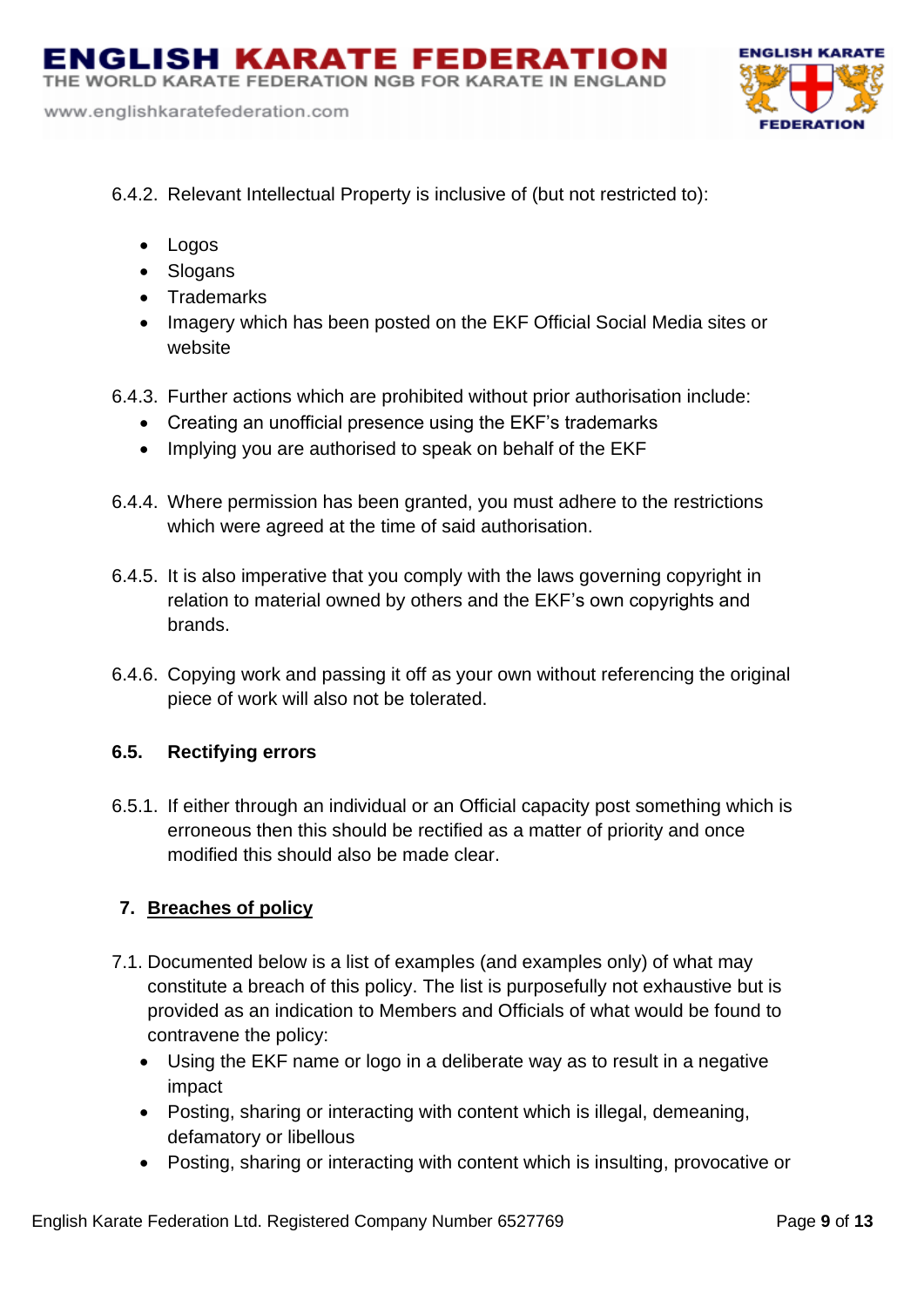www.englishkaratefederation.com



includes hate speech

- Infringing intellectual property rights
- Not seeking consent of others before posting photos or videos
- Posting or sharing of any material which has the likelihood of bringing the EKF into disrepute either in the eyes of other organisations, Members of the wider public.

#### **8. Reporting breaches**

- 8.1. If inappropriate or unlawful content which runs in contradiction to common law or civil law or the guidelines clearly laid out in this policy are identified that it is incumbent on all Members to report this immediately to a member of the EKF Board. All Board Members have their e-mail addresses laid out on the Official EKF website.
- 8.2. If you feel uncomfortable personally reporting this information then this can be raised with somebody you trust on your behalf e.g. Club Instructor or an anonymous complaint can be sent to the below EKF official address:

English Karate Federation 14 Canal Street Brierley Hill DY5 1JJ

#### **9. Investigations and Appeals**

- 9.1. Alleged breaches of the policy will be investigated in accordance with preexisting EKF disciplinary policies and procedures and, where necessary, in conjunction with the police or relevant statutory agencies.
- 9.2. Employees of the EKF (whether in a paid of voluntary capacity) who breach this policy may face disciplinary action which could include the termination of their employment.
- 9.3. The allegations will be dealt with in a confidential manner and the details of which will be strictly limited to those who are required to be aware of the allegations. This includes the person who is alleged to have breached the policy. Where accusations are made, the person that this accusation is affecting will be contacted formally by a member of the EKF Board to outline the accusation and inform them of the next steps of the investigatory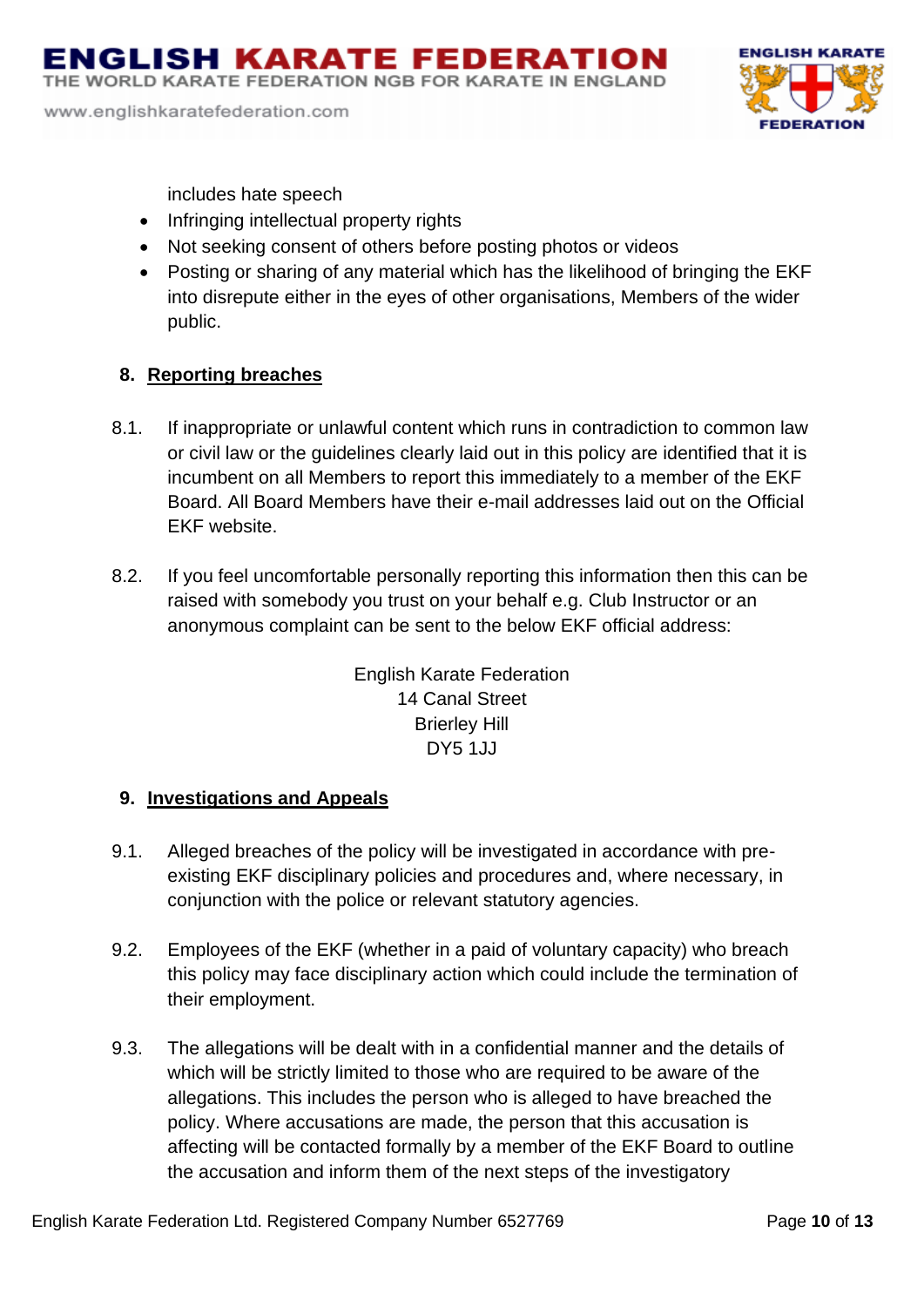www.englishkaratefederation.com



procedure.

- 9.4. Once the investigation has been completed the affected party will be able to submit a formal Appeal as part of the pre-existing procedures within the EKF.
- 9.5. Associated policies which accompany the investigation and appeals process include:
	- EKF Disciplinary Code & Guidance
	- Code of Conduct Policy
	- Safeguarding Policy

# **10.Monitoring Compliance**

- 10.1. This policy will be reviewed every three years.
- 10.2. There are circumstances in which the policy will be reviewed earlier than the scheduled time period. These include:
	- Any changes in legislation or government guidance
	- As a consequence of a significant event/incident
	- As instructed by UK Sport, Sport England or other relevant bodies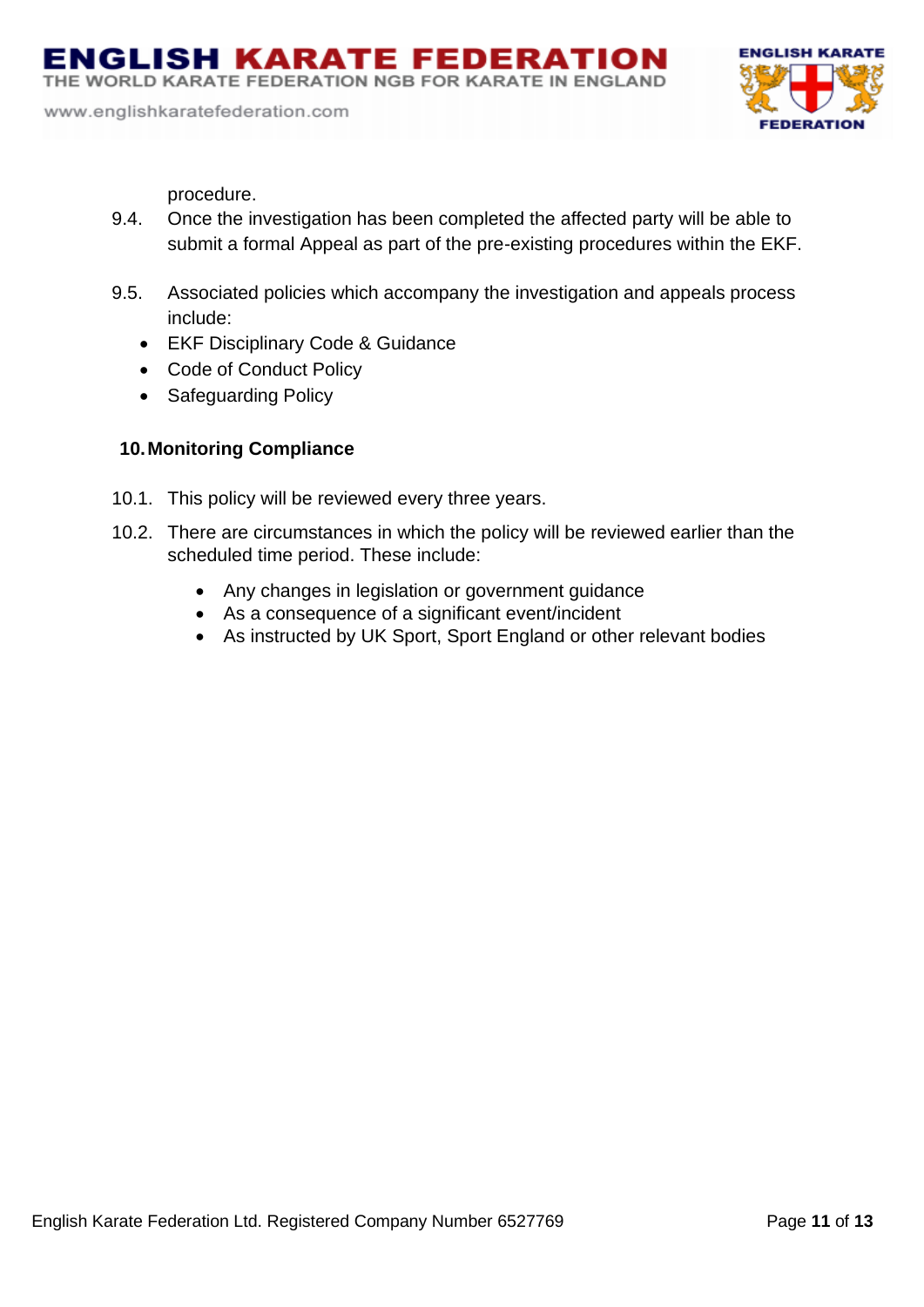

## **Appendix 1 - Equality Impact Assessment Tool**

|    |                                                                                                                           | Yes/No    | <b>Comments</b> |
|----|---------------------------------------------------------------------------------------------------------------------------|-----------|-----------------|
| 1. | Does the document/guidance affect one<br>group less or more favourably than<br>another on the basis of:                   | <b>No</b> |                 |
|    | Race<br>$\bullet$                                                                                                         | <b>No</b> |                 |
|    | Ethnic origins (including gypsies and<br>$\bullet$<br>travellers)                                                         | <b>No</b> |                 |
|    | Nationality<br>$\bullet$                                                                                                  | <b>No</b> |                 |
|    | Gender (including gender<br>$\bullet$<br>reassignment)                                                                    | <b>No</b> |                 |
|    | Culture<br>$\bullet$                                                                                                      | <b>No</b> |                 |
|    | Religion or belief<br>$\bullet$                                                                                           | No        |                 |
|    | Sexual orientation<br>$\bullet$                                                                                           | <b>No</b> |                 |
|    | Age<br>$\bullet$                                                                                                          | <b>No</b> |                 |
|    | Disability - learning disabilities,<br>$\bullet$<br>physical disability, sensory impairment<br>and mental health problems | <b>No</b> |                 |
| 2. | Is there any evidence that some groups<br>are affected differently?                                                       | <b>No</b> |                 |
| 3. | If you have identified potential<br>discrimination, are there any valid<br>exceptions, legal and/or justifiable?          | <b>No</b> |                 |
| 4. | Is the impact of the document/guidance<br>likely to be negative?                                                          | <b>No</b> |                 |
| 5. | If so, can the impact be avoided?                                                                                         | n/a       |                 |
| 6. | What alternative is there to achieving<br>the document/guidance without the<br>impact?                                    | n/a       |                 |
| 7. | Can we reduce the impact by taking<br>different action?                                                                   | <b>No</b> |                 |